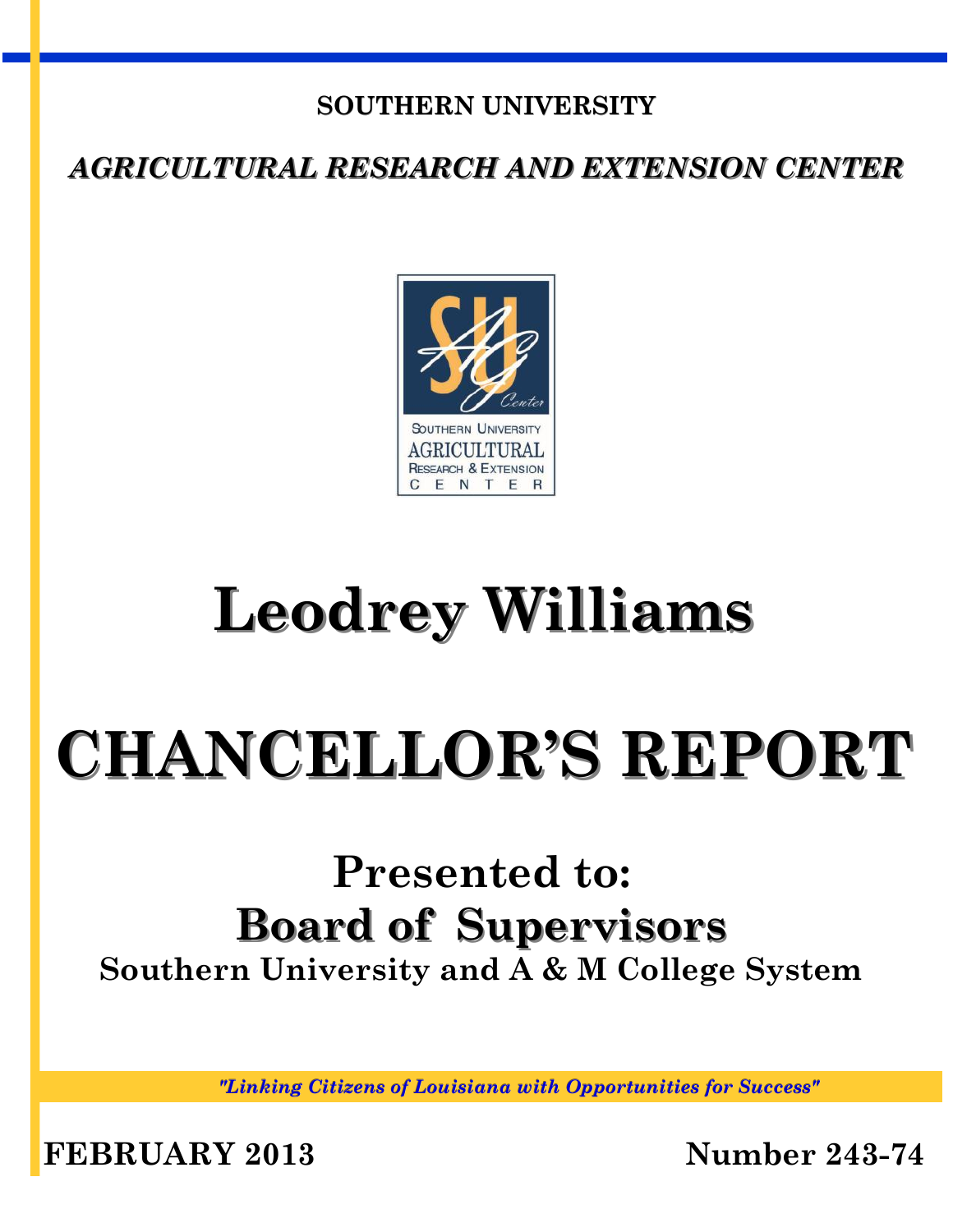# **SU Board team spends time at SU Ag Center**

#### *Southern University Ag Center*

**Leodrey Williams**  Chancellor

**Adell Brown Jr.**  Exec. Vice Chancellor/Vice Chancellor for Research

**Gina E. Eubanks** Vice Chancellor for Extension

**Linda Batiste** Director of Finance

**Christopher Rogers** Director of Technology Services

**Editors** Bridget Udoh Donna C. Badon

**A. O. Williams Hall** P.O. Box 10010 Baton Rouge, LA 70813

**Tel**: (225) 771-2242

**Fax**: (225) 771-2861

#### **Website**: www.suagcenter.com

Southern University Agricultural Research and Extension Center, an entity of the Southern University System, Leodrey Williams, Chancellor; Ronald Mason, Jr., System President,; Attorney Bridget A. Dinvaut, Chairman, Board of Supervisors. It is issued in furtherance of the Cooperative Extension Work Act of December 1971, and the Agricultural Research Program, in cooperation with the U.S. Department of Agriculture. All educational programs conducted by the Southern University Agricultural Research and Extension Center are provided to all persons regardless of race, national origin, or disability. © 2008 SU Ag Center.



**Ag Center administrators discuss with Board team**

Southern University System Board Chair, Honorable Bridget Dinvaut, and Honorable Ann Smith paid a courtesy visit to the SU Ag Center on December 13, 2012. The new Board Chair was invited to spend time learning about the linkage between the Southern University Agricultural Research and Extension Center at the federal, state and local levels. Administrators, faculty and staff of the Center welcomed our guests and shared pertinent information with them. The Board Chair and Hon. Smith learned firsthand that the SU Ag Center, in sum:

- Serves research and extension purposes, conducting public service activities throughout the state
- Provides researchbased information which addresses the



**Hon. Smith, middle, tours research labs**

- scientific, technology , social, economic and cultural needs of Louisiana citizens
- Improves the lives and economic wellbeing of citizens
- ◆ Provides outreach, assistance, and resources to 64 Louisiana parishes
- Has no student enrollment in the traditional sense
- Does not generate revenue from student tuition increases

Assists SUBR graduate and undergraduate students by providing job and experiential opportunities

- Develops and implements research and programs which help to prevent and eradicate poverty.
- Assists with food and nutrition



**right, tours facility**

- education programs
- Receives no funds from the SU System
- Works with Federal, state and local governments to improve lives of rural and urban citizenry.
- Develops and implements research and programs that support the College of Agricultural, Family, and Consumer Sciences.
- Works in collaboration with other campuses in the SU System to conduct research and develop educational programs and activities based on the needs of Louisiana citizens.

For further detail, please contact Dr. Adell Brown or Dr. Gina E. Eubanks at 225-771- 2242.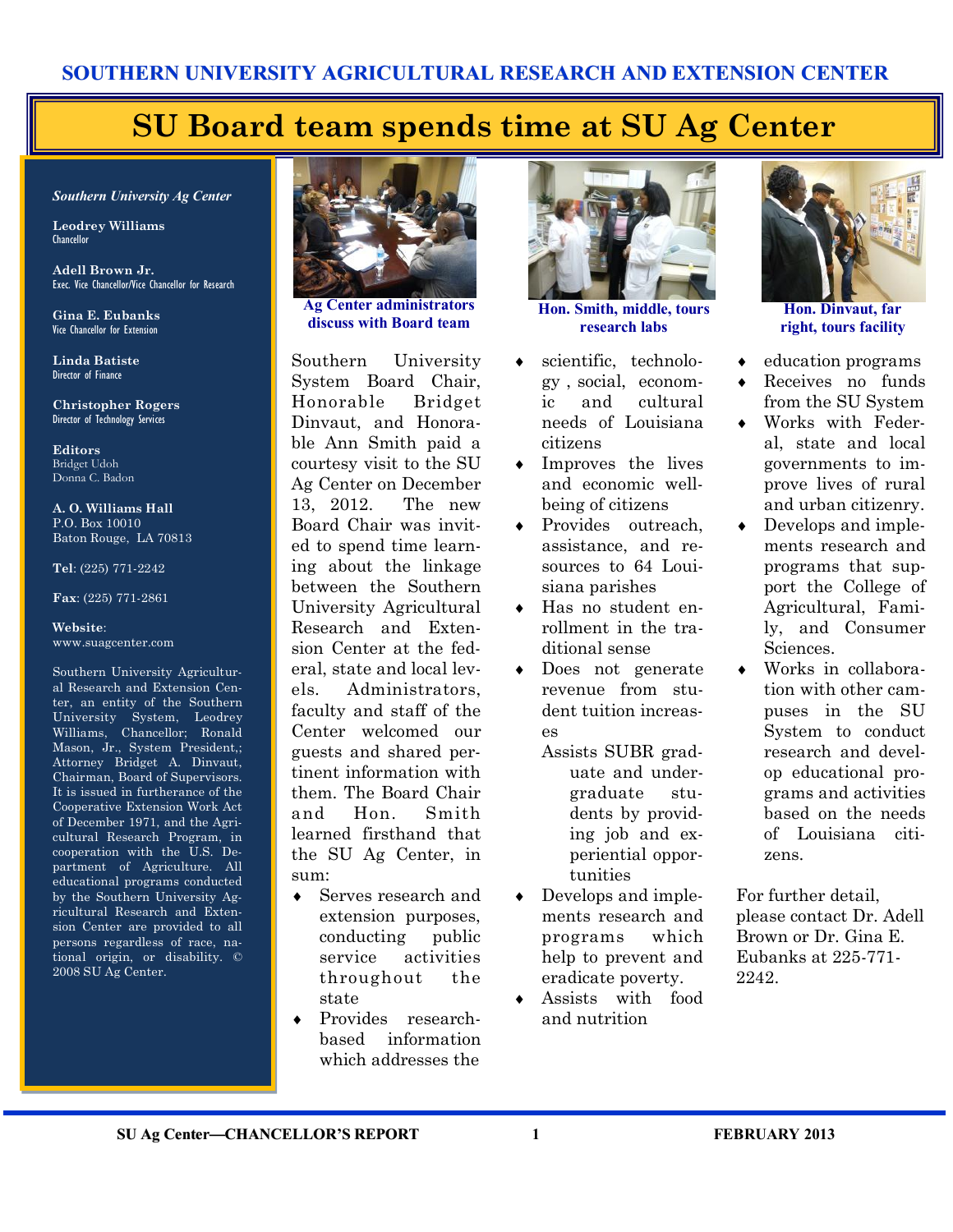## **Boatner Ware attends Ag Leadership Class, gains knowledge, doubles crop yield**

Louisiana Small Farmer Boatner Ware of Richland Parish farms about 400 acres of wheat, which he double crops with soybeans, on some of the richest soil Louisiana has to offer.

Ware has attended trainings and classes offered by the Southern University Agricultural Research and Extension Center on and off for years. But, it wasn't until he enrolled in the Louisiana Small Farmer Agricultural Leadership Institute that the trainings paid off in a big way.

He cites a particular training that has had a major impact on him, his business and his family. At that training, the leadership class participants had a round table discussion with the leaders of the United States Department of Agriculture agencies in Louisiana, namely, the Farm Services Agency, Rural Development and the Natural Resources Conservation Service. At this meeting, Mr. Ware learned about the Environment Quality Incentives Program (EQIP) offered through NRCS. He once visited the local NRCS office many years ago and was told that the agency had no programs that he could benefit from, so he never returned.



**Ware, left, gives a tour of his farm to Ag Institute class and other farmers**

Mr. Ware is one of a few African American farmers in his parish. He saw the improvements that were being made on the larger farms, but just assumed that those farmers paid for the improvements made to their land. He had no idea that there were government programs assisting with land improvements. As a result of hearing about EQIP during the leadership class, he visited the office and enrolled in the EQIP program.

Several practices were employed on his farm. Through the EQIP program, more than over half of his 400 acre farm was precision leveled. This one practice increased his wheat yield two-fold and his income by \$100,000 annually.

Another benefit of the Small Farmer Agricultural Leadership Institute that Mr. Ware said he received was an increase in selfconfidence and motivation. During these training sessions, he realized that he wasn't just a minority farmer, or an ordinary farmer. He indeed was a very good farmer and that was something to be proud of.

The Louisiana Small Farmer Agricultural Leadership Institute was funded through the Outreach and Assistance of Socially Disadvantaged Farmers and Ranchers (2501) Program. Dawn Mellion-Patin, Ph.D., MBA, Agricultural Specialist, serves project director and can be reached at 225-771- 3532.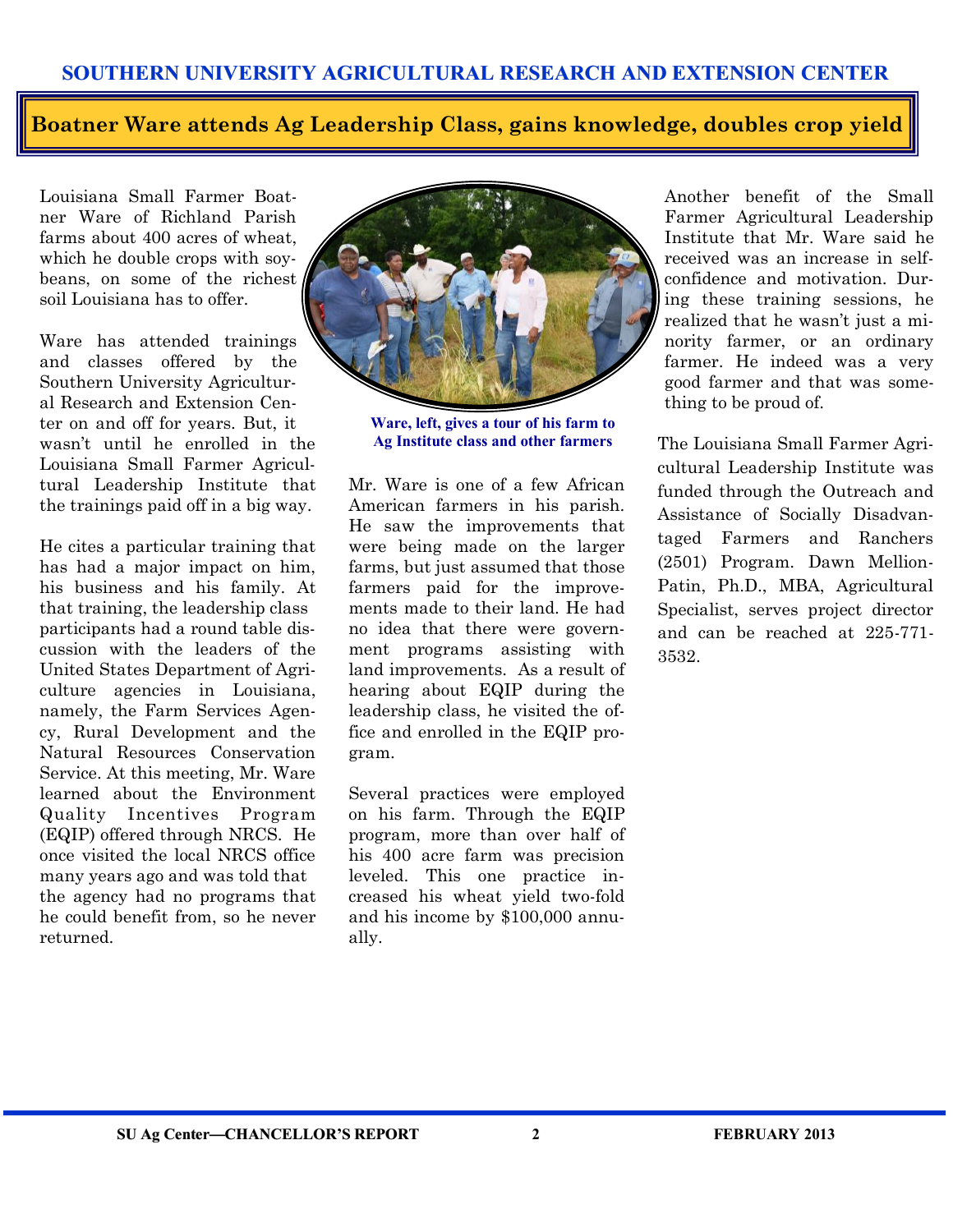## **Southern University Ag Center holds successful spring convocation**



**Chancellor's welcome <b>Brown's address Eubanks recognized Technology session** 







The Southern University Ag Center recently held its spring convocation and planning conference at A. O. Williams Hall. The conference brought together all current and some former employees to retreat, reflect, and interact while focusing on strategies to facilitate the development of a five-year rolling plan of work that meets and addresses the needs of the Ag Center's clientele. Vice Chancellor Emeritus Kirkland Mellad, and Professor Emeritus Owusu Bandele, joined the team in charting a path for the future.

In his state of the SU Ag Center address, Chancellor Leodrey Williams praised the faculty and staff for resilience in the face of budget cuts and emphasized the need for accountability under the current economic

crisis. Additionally, he asked the faculty and staff to be diligent in their deliberations by designing programs and activities that will meet and address the changing needs of clients. The Chancellor also recognized faculty and staff who had invested 10, 20, and 30 years of service in the SU System. Among those recognized

were: Donna Badon, Kim Butler, Chris Rogers, Linda Jarvis, Gabe Gibeaux, Belinda Mack, Yadong Qi, Roosevelt Payne, Albert Howard, Kamran, Andra Johnson, Gina Eubanks, terry Washington, Katherine Ervin, De'Shoin-York Friendship, Terrence Marshall, and Angela Jackson.

Gina E. Eubanks, Vice Chancellor for Extension and Adell Brown, Jr., Executive Vice Chancellor & Vice Chancellor for Research brought greetings to the convocation participants, praising past performance and encouraging future innovation in developing new skills, techniques and tools that will ultimately generate revenue for the SU System. The three-day conference included training sessions for Technology/communications, presented by Chris Rogers, Director, Office of Technology and Communications and Bridget Udoh, communications specialist; and Finance presented by Linda Batiste, Director of Finance.

Concurrent breakout sessions included: Basic Soils training for extension agents by Kenny Sharpe, County Agent, Livingston Parish and Moderated by

Terrence Marshall; "Keeping Up With Technology Trends," focused on using latest technology efficiently, the workshop was presented by Andre J. LaMothe, President, LaMothe Technology Group and Moderated by Wanda Burke, Director, Southwest Center for Rural Initiatives. The Strategic Planning breakout sessions included: Nutrition and Health, Community & Economic Development, Sustainable Agricultural Systems, Urban Forestry, Family and Human Development, and Youth Development.

Special guest speakers included: Ethel Washington, Human Resource Supervisor, Office of Human Resources, Southern University System; and Ronald Jackson, PhD, Professor, College of Business, Southern University Baton Rouge.

*Continued on page 4*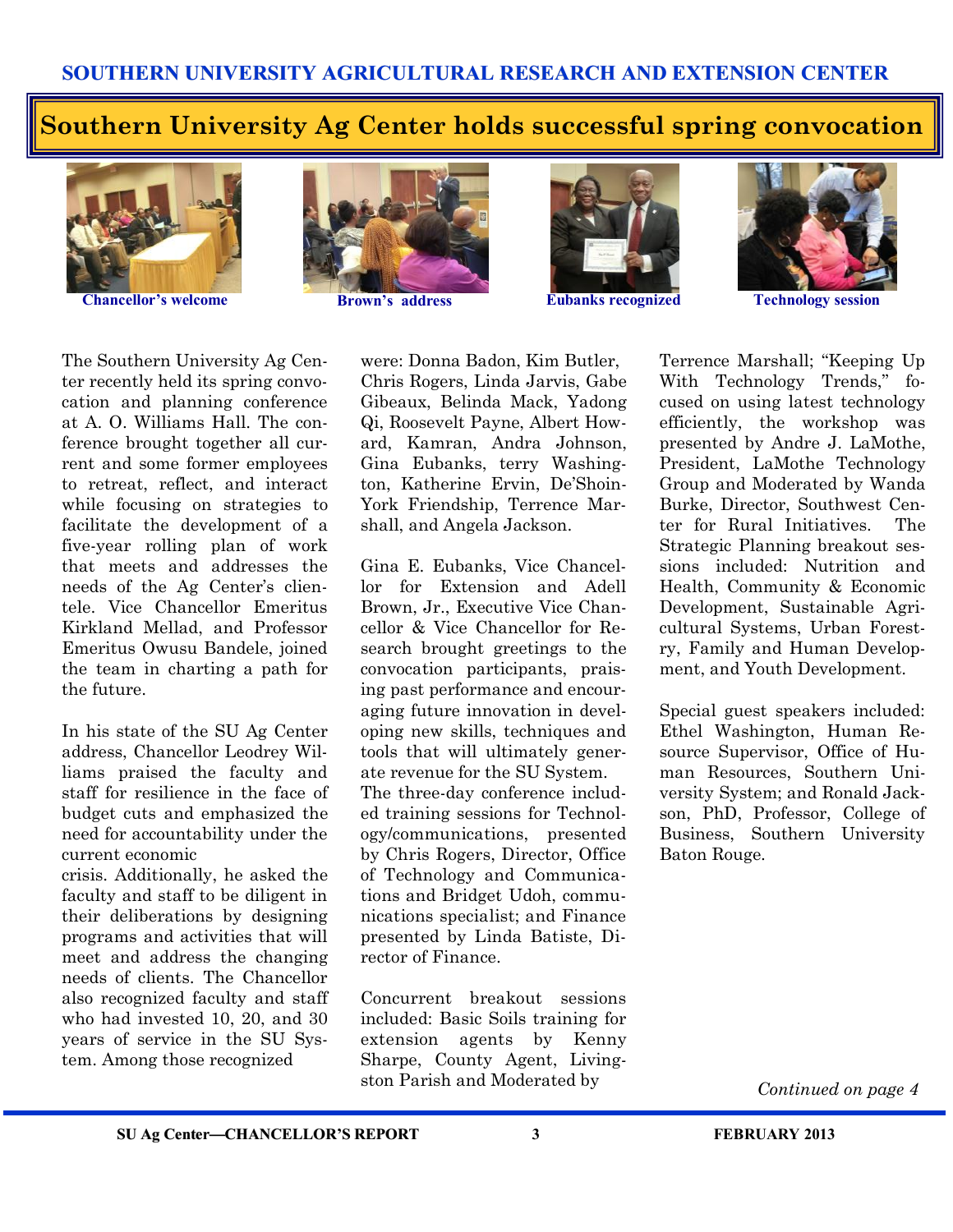### **Spring convocation**

Due to an overwhelming interest indicated, the professional development session entitled "Navigating Academic Hierarchies: Are you on the right path to reaching your career goals?" was moved to Wednesday afternoon. This workshop which provided the necessary knowledge and tools to help junior faculty reach their professional goals in the academic hierarchy was presented by Adell Brown, Executive Vice Chancellor & Vice Chancellor for Research and Moderated by Willie Rawls, Associate Research Director.

Invited panelists for the dialogue included: Roland Mitchell, Associate Professor, Department of Educational Theory Policy and Practice, LSU; Linda Benedict, Associate Director, LSU AgCenter Communications; and Ella Kelley, Interim Associate Vice Chancellor for Academic Affairs and Dean, Honor's College, Southern University.

The convocation culminated with a celebration marking the first anniversary of the Southern University System 100% Tobacco-free

policy which originated from the Ag Center.

*Contd. from page 3*

Vice Chancellors Brown and Eubanks planned the conference with a committee and were assisted by Oscar Udoh, coordinator for planning and evaluation.

### **Southern University and LSU Ag Centers celebrate at joint conference**

The Louisiana State University and Southern University Agricultural Centers recognized staff and faculty members for outstanding service and research at a joint conference on Dec. 17-18, 2012 hosted at LSU. The conference brought the two centers together to review past achievements while planning strategies for higher accomplishments in serving the institutions, state and nation.

The event was reported by Craig Gautreaux, LSU AgCenter in the December 20, 2012 issue of *[Zach](http://www.zacharytoday.com/view/full_story/21190470/article-LSU-AgCenter--Southern-fete-employees-at-combined-conference?)[aryToday.com](http://www.zacharytoday.com/view/full_story/21190470/article-LSU-AgCenter--Southern-fete-employees-at-combined-conference?)*

"The Southern Agricultural Center recognized two individuals for receiving grants for promoting agriculture. Dawn Mellion-Patin, an agriculture and natural resource specialist, was the recipient of a Louisiana Small Farmer Agricultural Leadership Institute grant that promotes the sustainability of Louisiana small family farms through enhanced business management skills and leadership development.

De'Shoin Friendship York, an associate specialist in nutrition, received the Cooking Healthy Enjoyable Foods Youth Cooking Camp (CHEF) grant that promotes healthy lifestyles among youth by teaching them basic nutrition, food safety, food selection and food preparation skills."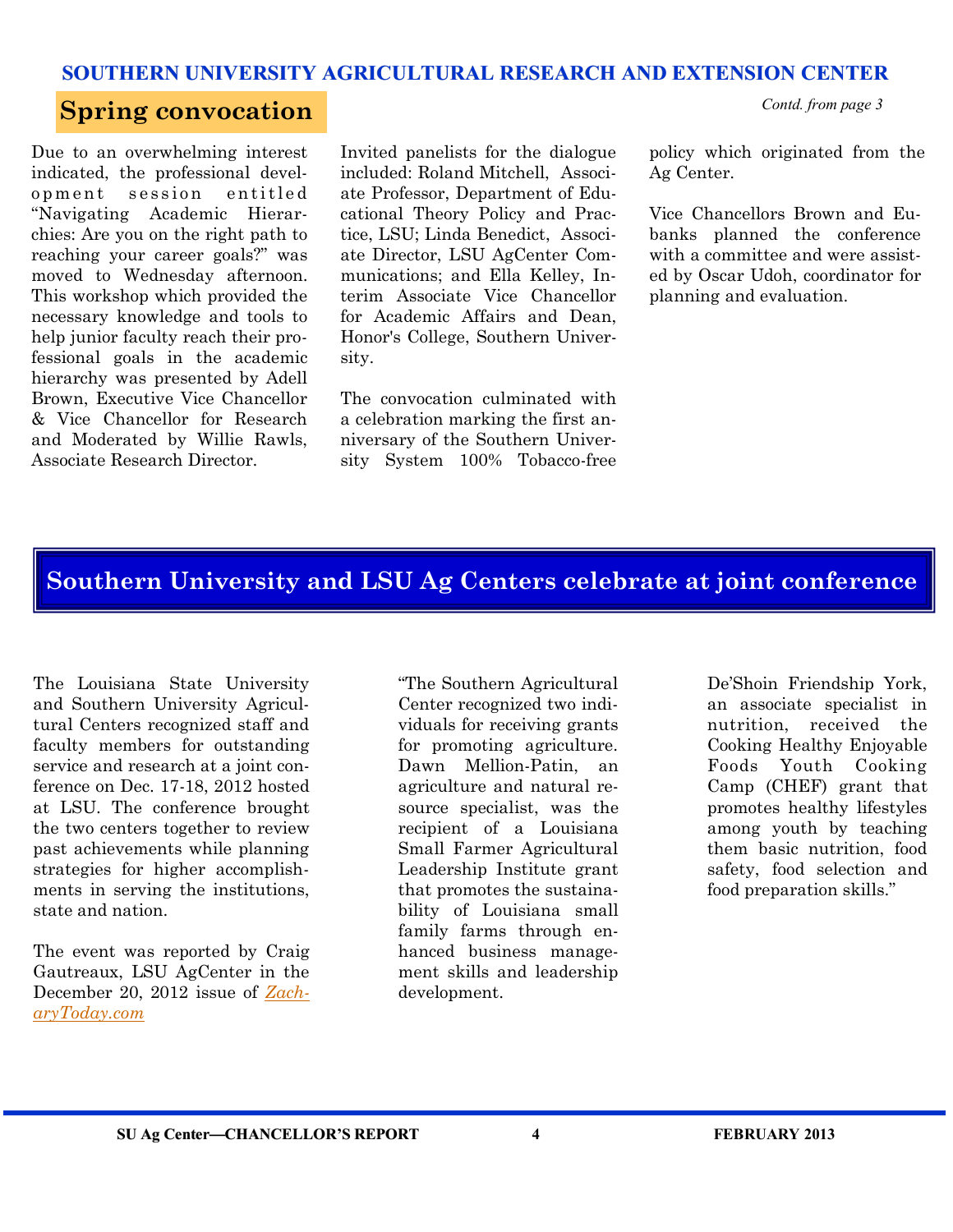**Southern University System, CoC Network Celebrate 100% Tobacco-Free Policy**

The Southern University System (SUS) and Communities of Color Network (CoC) commemorate one year of a healthier, tobacco-free campus to live, work and learn. On January 2, 2012, after a fiveyear process, the SUS Board of Supervisors approved the 100% Tobacco-free campus policy. This unprecedented measure prohibits smoking and the use of tobacco products in any building, administrative facility, dormitory or on campus grounds, including athletic fields and parking areas.

The successful implementation was initiated and led by Communities of Color Network, an affiliated program of The Louisiana Public Health Institute and The Louisiana Campaign for Tobaccofree Living. CoC Network serves as the infrastructure for educating constituents, building capacity, coordinating, organizing and executing tobacco prevention and control programs and activities targeting African Americans statewide.



In an effort to celebrate this magnificent accomplishment, CoC implemented some special activities statewide such as providing informational booth displays to include policy handouts at Freshmen Orientation and Convocation; an anniversary celebration; a T-shirt Design contest for a 100% Tobacco -free logo; a Smoke Out/Cookout for students, faculty and staff.

Linda Early Brown, Director of Communities of Color Network at the Southern University Ag Center states that, "The Southern University System and CoC are very excited about this lifealtering and awe-inspiring opportunity for the students, faculty and staff statewide. We are equally motivated to continue to educate our constituents during the implementation stages of the 100% tobacco-free policy."

Mrs. Brown indicates that, "The 100% Tobacco-free policy will inevitably save lives and create a healthy environment that should be replicated on other college and university campuses."

Congratulations are especially extended to the regional coordinators statewide; namely, Shawntell Harrell, Urina Holt, Latonya Owens, Frankie Poland, and Shirley Simon for their strategic efforts in educating and creating healthier communities and the visionary leadership of Dr. Leodrey Williams, Chancellor and Dr. Gina Eubanks, Vice Chancellor for Extension.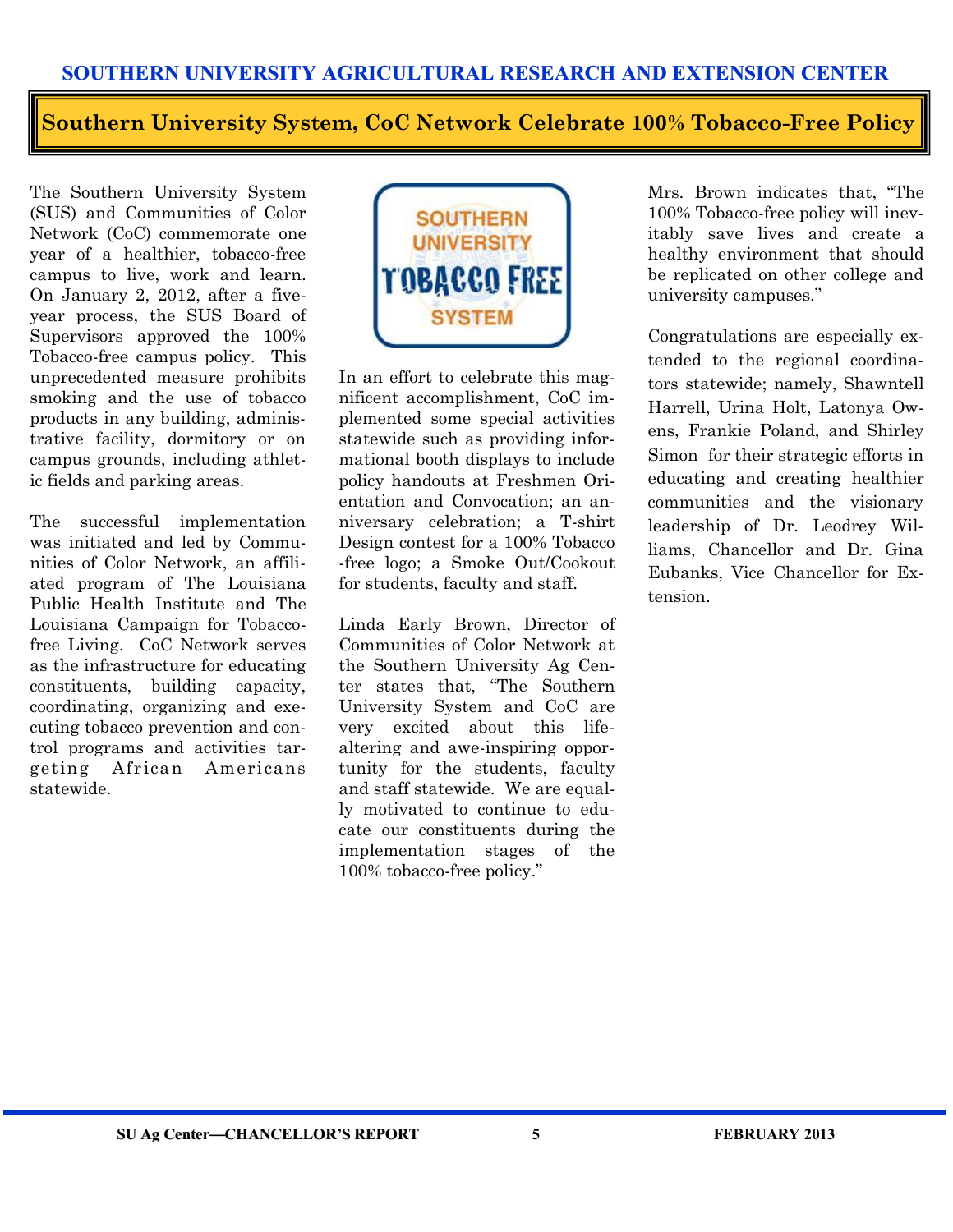## **Communities of Color Network Presents Annual H.I.M. Workshop Statewide**

**SU Ag Center Communities of Color Network (CoC)** Regional Coordinators joined forces statewide to enlighten African American men on the harmful effects of tobacco use. Each coordinator held a Healthy Initiative for Men (H.I.M.) event which illustrated how the tobacco companies have polluted African American communities with advertisement of tobacco products. The overall goal of the H.I.M. was to raise awareness and change the mindset of African American men about consuming tobacco products, and to promote healthy lifestyle changes.



**Poland shares information at tournament**

**Mrs. Frankie Poland**, regional coordinator in the southeast region of the state engaged over 80 young African American men at the 2nd Annual Magnificent Entertainment Flag Football Tournament. This event provided her an excellent opportunity to get the message out to the teams and spectators. The young men were engaged in face-to-face conversation about how tobacco use impacts their health and their love ones. Specifically, the young men were concerned about the effect of smoking little cigars.

Many were oblivious of the contents found in the cigars. Resource material and the Quit Line number were provided to participants.



**Holt displays anti-tobacco booth in SUSLA**

**Urina F. Holt** hosted an event at Jessie Stone Lecture Hall on the Southern University Shreveport campus, to an audience of approximately 100 individuals, with Judge Sheva M. Sims moderating. The health fair addressed health disparities and the heavy marketing strategies that tobacco industry employs to attract African Americans. Ms. Holt presented a compelling story that demonstrated how tobacco companies advertise excessively in African American communities and how advertising is specifically targeted to these communities. Other local health professional representatives were able to enlighten the audience about healthy living. Ms. Holt's audience included Desoto Parish District Attorney Richard Z. Johnson Jr., men from the local community, young men

and teachers from the SUSLA Upward Bound North Program, and young men and mentors from the Shreveport Kappa League Chapter.



**Simon discourages tobacco use at COA** 

**Shirley B. Simon** hosted an event at the New Orleans Council on Aging Center to a captivated audience. Simon presented information about one of the biggest threats to African American men which is to baccouse and the exposure to secondhand smoke. Efforts to provide follow-up workshops regarding cessation and secondhand smoke are underway.

*Continued on page 7*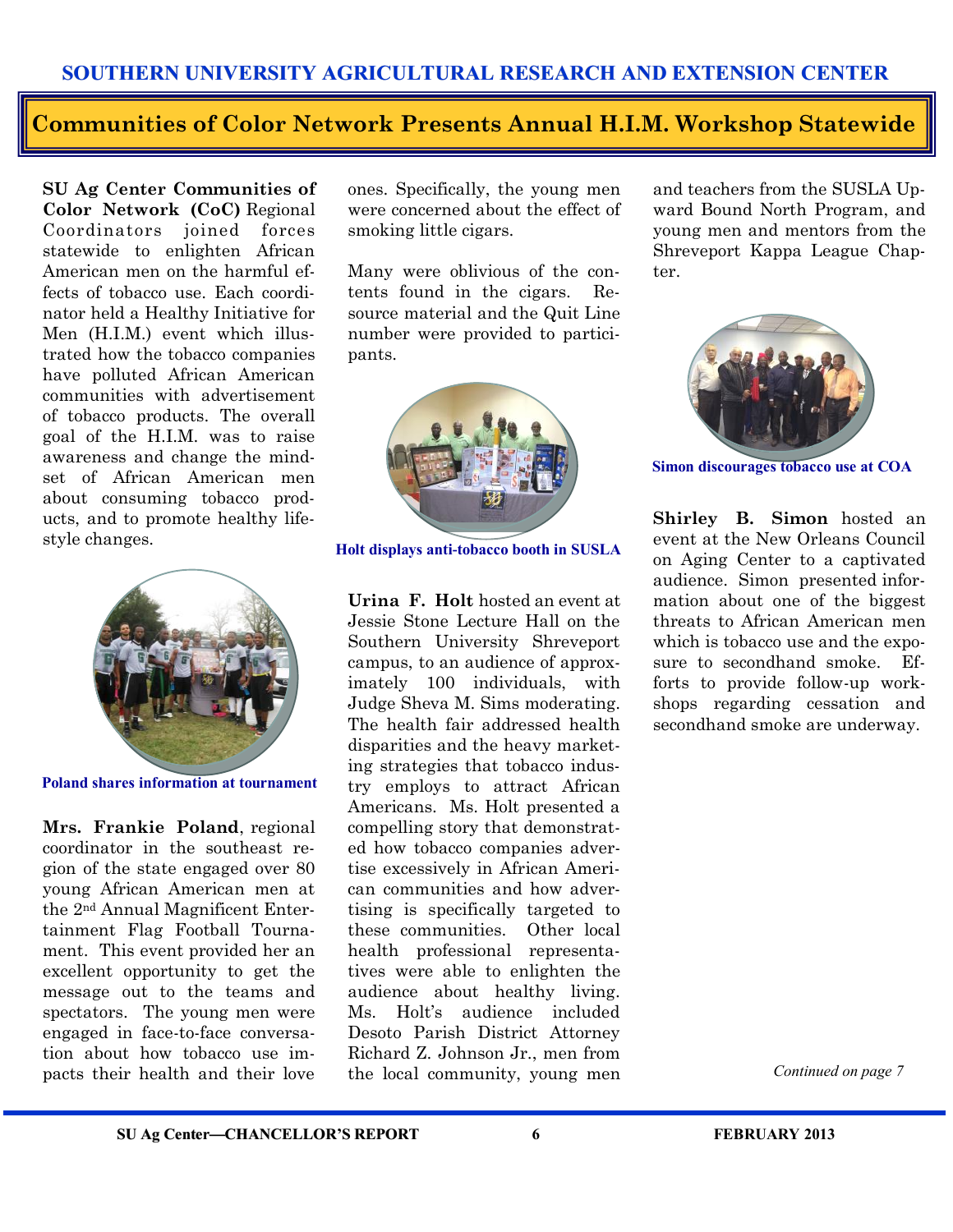# **Annual H.I.M. Workshop** *Continued from page 6*

**In central Louisiana region, Shawntell Lewis-Harrell** conducted a similar advocacy event with members of The Central Louisiana Brotherhood Movement. This organization consists of various male choruses from several African American Baptist congregations who gather monthly for worship and fellowship. Harrell conducted a presentation to the audience on the dangers of tobacco use and secondhand smoke exposure within communities of color. Following the event, Harrell organized an educational booth display showcasing visuals illustrating the harmful impacts of tobacco upon lives, especially males. During the event, Harrell met with constituents one-onone to discuss consequences of environmental tobacco smoke, tobacco-related illnesses and diseases, cessation strategies and other issues surrounding tobacco prevention and control.

**Latonya Owens** was inspired to improve the health of men within her community in north Louisiana by hosting an event at the St. John Gymnasium in Bastrop, LA. A challenge was presented to the community leaders to become principal ambassadors to address health issues concerning tobacco use and its impact, as well as, other health concerns such as prostate cancer, stroke and heart disease.

A dynamic workshop was presented followed by a Q & A session. Participants were engaged in small focus groups where they shared their Quit Success stories.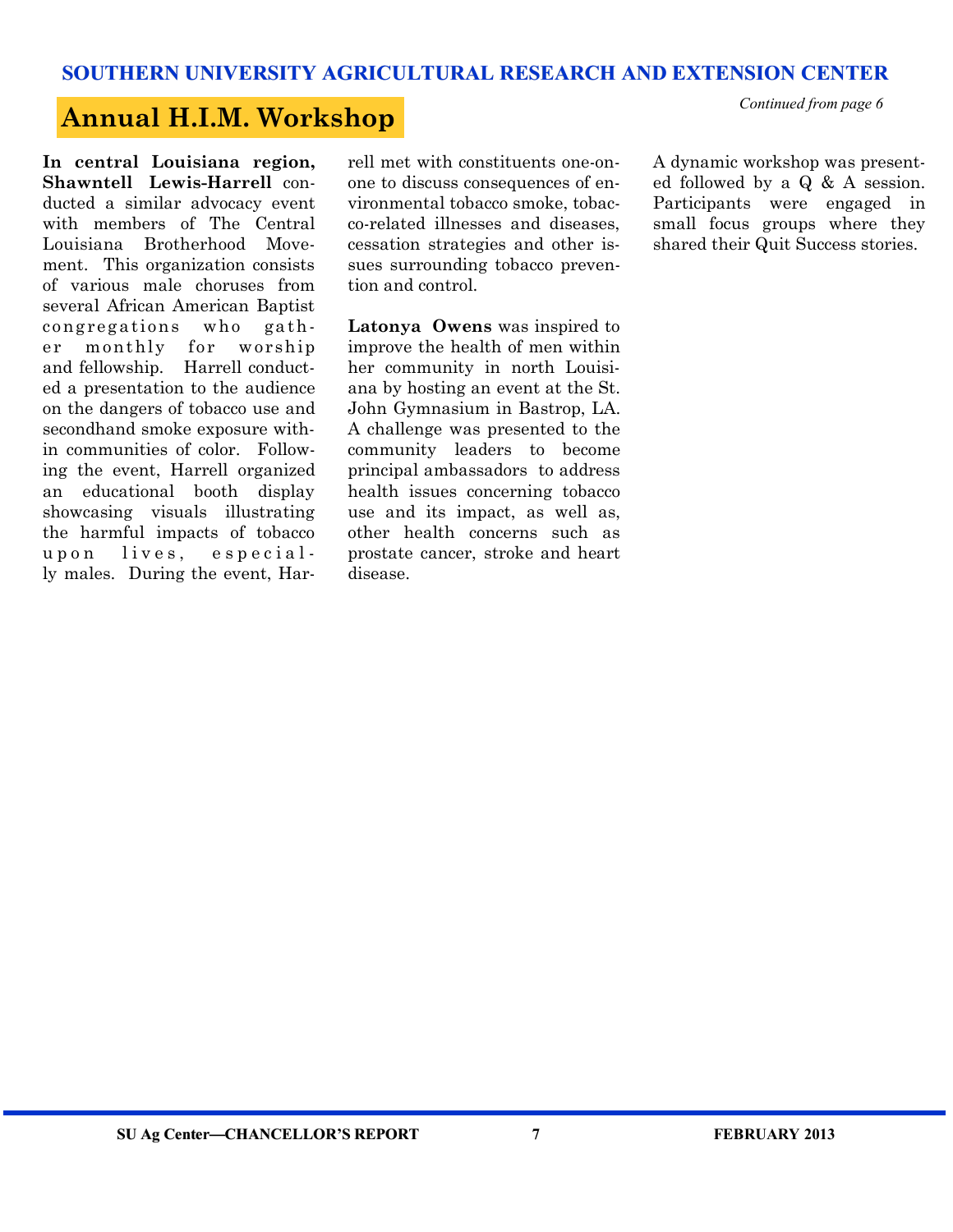# **FACULTY AND STAFF ACCOMPLISHMENTS AND ACTIVITIES**

#### **Publication:**



**Dr. James McNitt**, professor emeritus, animal science, published a peer-reviewed article in the December issue of *Elsevier journal* under the livestock science section, [Volume 150, Issue 1,](http://www.journals.elsevierhealth.com/periodicals/livsci/issues?issue_key=S1871-1413(12)X0012-X)  Pages 1-10, December 2012.

The article is entitled "Housing of rabbit does: Group and individual systems: A review."

The article explains that the aim of the review is to compare group and individual housing systems for rabbit does, focusing on production and some welfare aspects. Some information about the benefits and costs of group-living European wild rabbits is also provided.

*Elsevier journal* is a collection of journals available at [http://](http://www.eisevier.com/) [www.eisevier.com/.](http://www.eisevier.com/) *Livestock Science* is part of the collection and promotes the sound development of the livestock sector by publishing original, peer-reviewed research and review articles covering all aspects of this broad field. The article is available at [Hous](http://www.journals.elsevierhealth.com/periodicals/livsci/article/S1871-1413(12)00363-0/abstract)[ing of rabbit does.](http://www.journals.elsevierhealth.com/periodicals/livsci/article/S1871-1413(12)00363-0/abstract)

**Dr. Fatemeh Malekian,** associate professor, nutrition, and **Linda Early Brown,** director, communities of Color Network, attended and presented a poster titled "Putting Your Heart into your Health" at the 13th Research Centers in Minority Institutions (RCMI) International Symposium on Health and Disparities in San Juan, Puerto Rico. The number of participants at this conference was around 1,800. The poster presentation received substantial attention because of the holistic approach utilized as it relates to healthy eating and the use of tobacco products during cessation.

The RCMI programs provide and support research infrastructures to offer services that will facilitate the conduct of multidisciplinary collaborative research in health disparities; target specific technical and health disparities areas for development; provide funding for research activities to support them; and promote the professional development of faculty, graduate students and technical personnel working in these areas.

**Dr. Kamran Abdollahi** has been selected to serve as the National Committee Chair to the National Association of University Forest Resources Programs for 2013. Abdollahi is a professor and

chair of SU Ag Center's Urban Forestry Program.

The National Association of University Forest Resources Programs (NAUFRP) represents 69 of the country's most prestigious universities and their respective scientists, educators and extension specialists.

NAUFRP's purpose is to advance the health, productivity, and sustainability of America's forests by providing university-based natural resource education, research, science, extension and international programs.